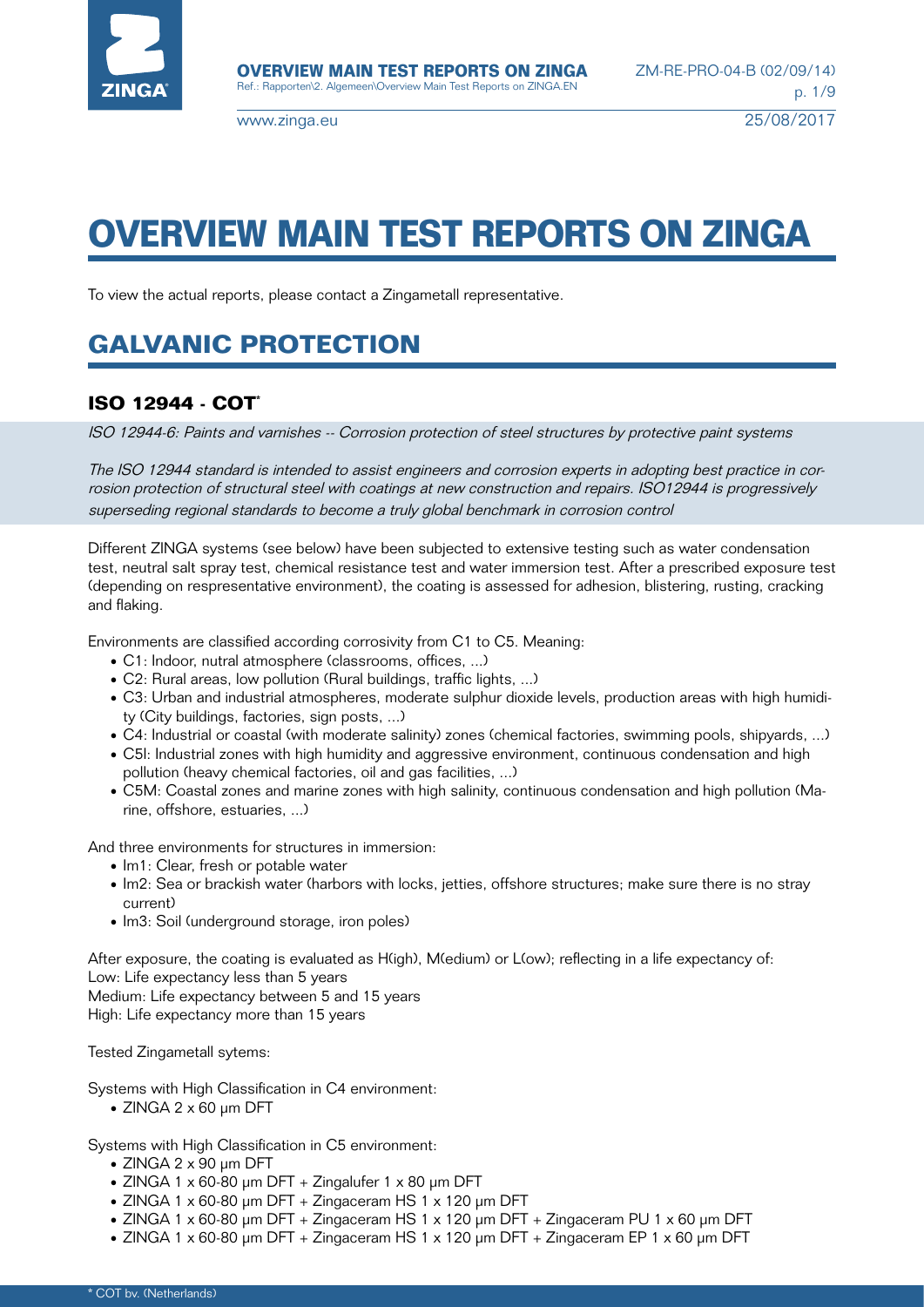

Systems with Medium Classification in Im2 and Im3:

- ZINGA 2 x 60 μm DFT
- ZINGA 2 x 90 μm DFT

Systems with High Classification (Life expectancy > 15 years) in Im2 and Im3: • ZINGA 1 x 60-80 μm DFT + Zingatarfree 2 x 100 μm DFT



ZINGA 2 x 90 µm DFT after 720 h condensation (above) and 1440 h salt spray (under)



ZINGA + Zingaceram HS + Zingaceram EP after 720 h condensation (above) and 1440 h salt spray (under)



ZINGA + Zingaceram HS + Zingaceram PU after 720 h condensation (above) and 1440 h salt spray (under)

## **ASTM B117 / ISO 9227 (SALT SPRAY TESTING) - COT / NCKU**

ASTM B117: Standard practice for operating salt spray (fog) apparatus

ISO 9227: Corrosion tests in artificial atmospheres -- Salt spray tests

ZINGA 120 µm DFT passed a 10.000 hours salt spray test (without scratch!) according ASTM B117 with 1% red rust on the surface.

ZINGA 180 µm DFT passed a 4200 hours salt spray test (with scratch, demanding higher galvanic protection) according ISO 9227 with 1-5% red rust on the surface.



ZINGA 2 x 90 µm DFT after 2000 h salt spray ZINGA 2 x 90 µm DFT after 3000 h salt spray ZINGA 2 x 90 µm DFT after 4000 h salt spray



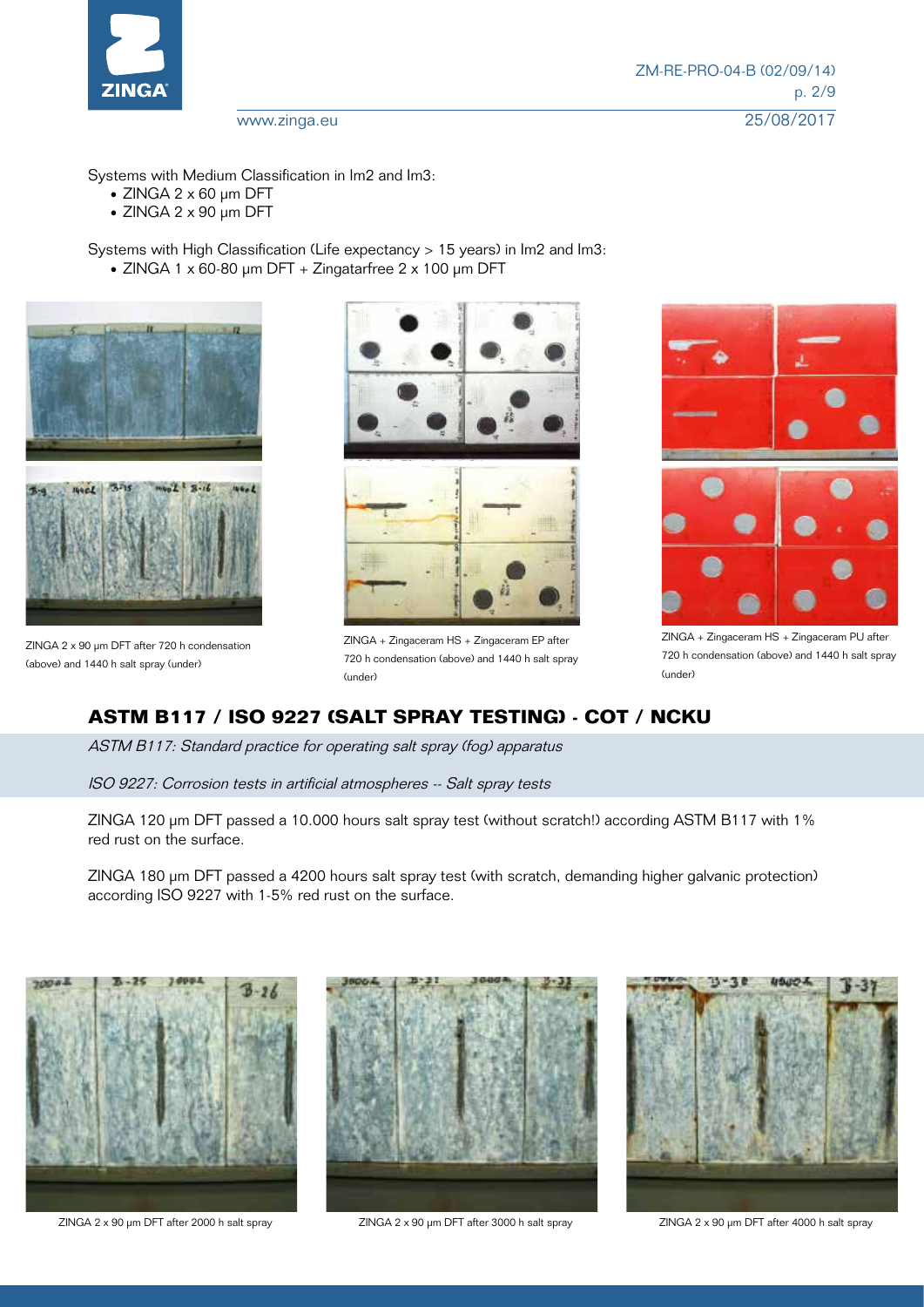

## **NORSOK M-501 / ISO 20340 - COT**

NORSOK M-501: Surface preparation and protective coating ISO 20340: Paints and varnishes -- Performance requirements for protective paint systems for offshore and related structures

NORSOK M-501 is an industry standard for adequate surface preparation and use of coating materials, developed with the emergence of the Norwegian oil industry. ISO 20340 deals with performance requirements for protective paint systems for offshore and related structures (i.e. those exposed to the offshore environment, as well as those immersed in sea or brackish water).

ZINGA has passed the 4200 hours seawater immersion test and the 4200 hours cyclic test without any formation of rust, blisters, cracks, flakes or cathodic disbondment. The pull-off adhesion test on ZINGA resulted in values of more than 7 MPa.

## **IMO MSC.215 (82) (BALLAST TANK TEST) - DNV\***

IMO MSC.215 (82): performance standard for protective coatings for dedicated seawater ballast tanks in all types of ships and double-side skin spaces of bulk carriers

ZINGA was applied on blast-cleaned test panels that were placed in a ballast tank filled with sea water with wave movement and cyclic heating. Other test panels were placed in a condensation chamber. No corrosion of the steel substrate could be demonstrated. Based on the results of the testing, ZINGA meets the requirements of a B3 classification - due to insufficient adhesion (but this poses no threat to ZINGA, whereas paints rely on this to perform). In the report is stated that ZINGA has a beneficial corrosion protective performance. For B1 classification, we refer to ZINGA BT.







ZINGA 2 x 60 µm DFT after 180 days in a condensation chamber (left) or a wave tank (right)

## **BS3900-F10 (CATHODIC DISBONDMENT TEST) - BODYCOTE\***

BS3900-F10: Methods of test for paints. Determination of resistance to cathodic disbonding of coatings for use in marine environments

ZINGA applied at 60 and 100 μm DFT was exposed during 26 weeks at -1,0 volt. The results was no cathodic disbondment at all.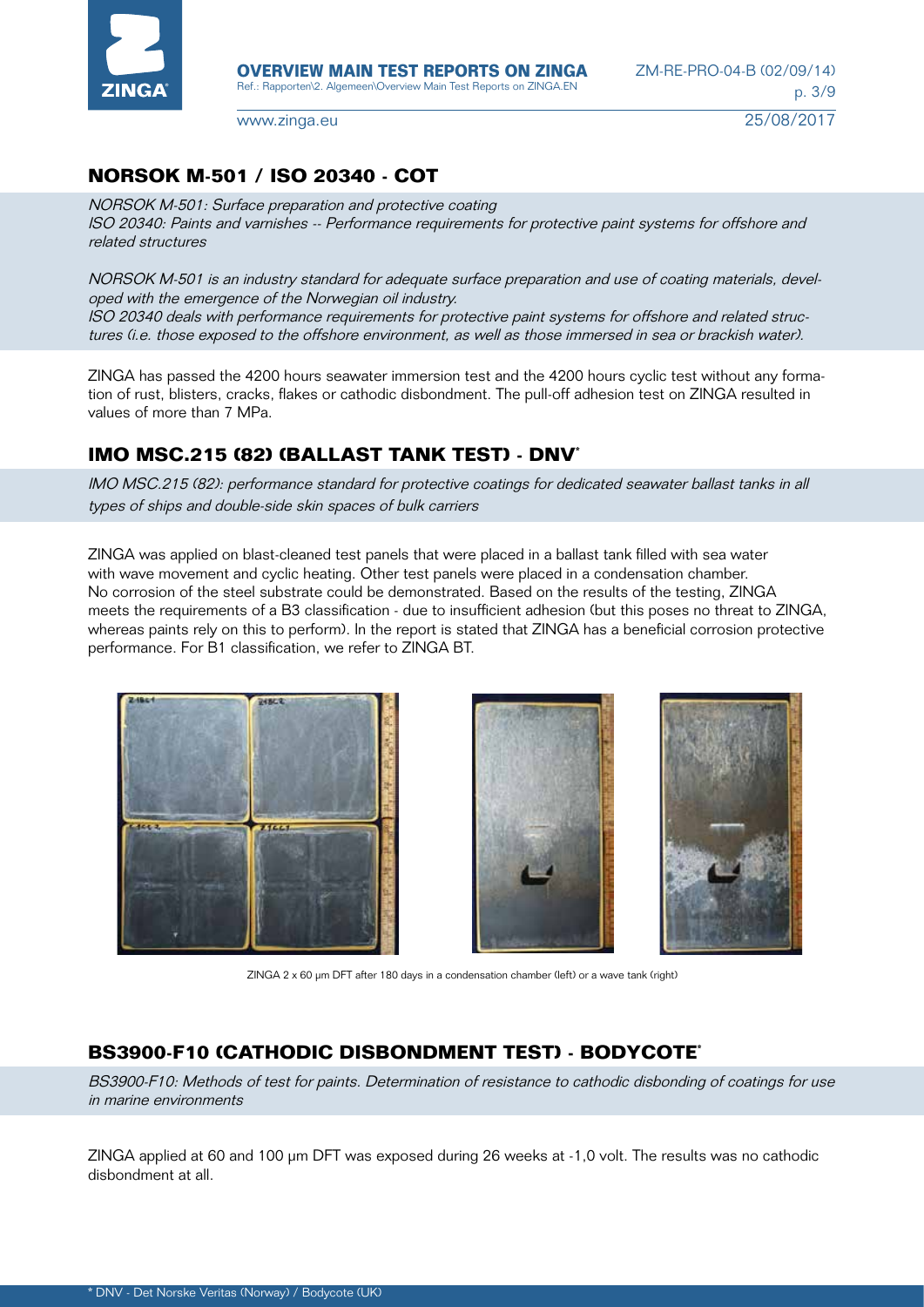

### **ELECTRO-POTENTIAL MEASUREMENTS - COT**

The sample ZINGA has been applied on sandblasted steel test panels of the specified quality. The test panels were partially immersed in 1.5% NaCl electrolyte at 23°C. After 24 h immersion, the electrical potential of the panels has been determined, using a Standard Silverchloride Electrode (Ag/AgCl) as reference Electrode. Reported averaged measurements have been corrected for electrode drift and translated to SCE values.

The panels coated with ZINGA, have an averaged potential of -1110 mV (SCE); compared to -682 mV of blanc steel. The current density remains positive during the entire test, which indicates cathodic protetion by the coating.



## **ZINGA IN COMPARISON WITH HDG**

## **ELECTRO-POTENTIAL MEASUREMENTS - UGENT / BNF\***

In 2009, The University of Ghent (prof. dr. Defrancq) conducted several electrochemical tests to compare the galvanic protection of ZINGA to the established protection of Hot-Dip Galvanising. it was demonstrated that the short circuit flow of equal layer thicknesses of ZINGA and HDG have equal maximal current for an equal amount of time.

Therefore it is concluded that the electrochemical background of galvanic protection in ZINGA is equal to HDG.

In 1992, the renown research association BNF, performed extensive electrochemical testing on ZINGA and HDG.

In the experiment, the open circuit voltage and galvanic current between ZINGA and bare steel were measured over a range of area ratios. These results were compared with those from identical tests in which the ZINGA was replaced by hot-dipped galvanised steel.

The corrosion rate of the ZINGA coated specimens after 7 days exposure was 0.035mm/year, roughly 113 of the corrosion rate of galvanised steel panels under similar conditions (0.1 l mm/year). In the tests where the ZINGA coated and galvanised panels were coupled to mild steel samples, the potential of the coupled electrodes always remained below -800mV SCE, which showed that both ZINGA and galvanised steel offer good galvanic protection to the steel.

## **ASTM B117/ISO 9227 (SALT SPRAY TESTING) - SABS\***

In this test is demonstrated that the loss in weight of ZINGA is 1/10 of the loss in weight of hot-dip galvanising after a 400 hours salt spray test. The layer thickness of ZINGA diminishes because ZINGA is being consumed, contrary to a paint that will start to peel off after a certain period of time. This illustrates the fundamental difference between a paint and a galvanising system.

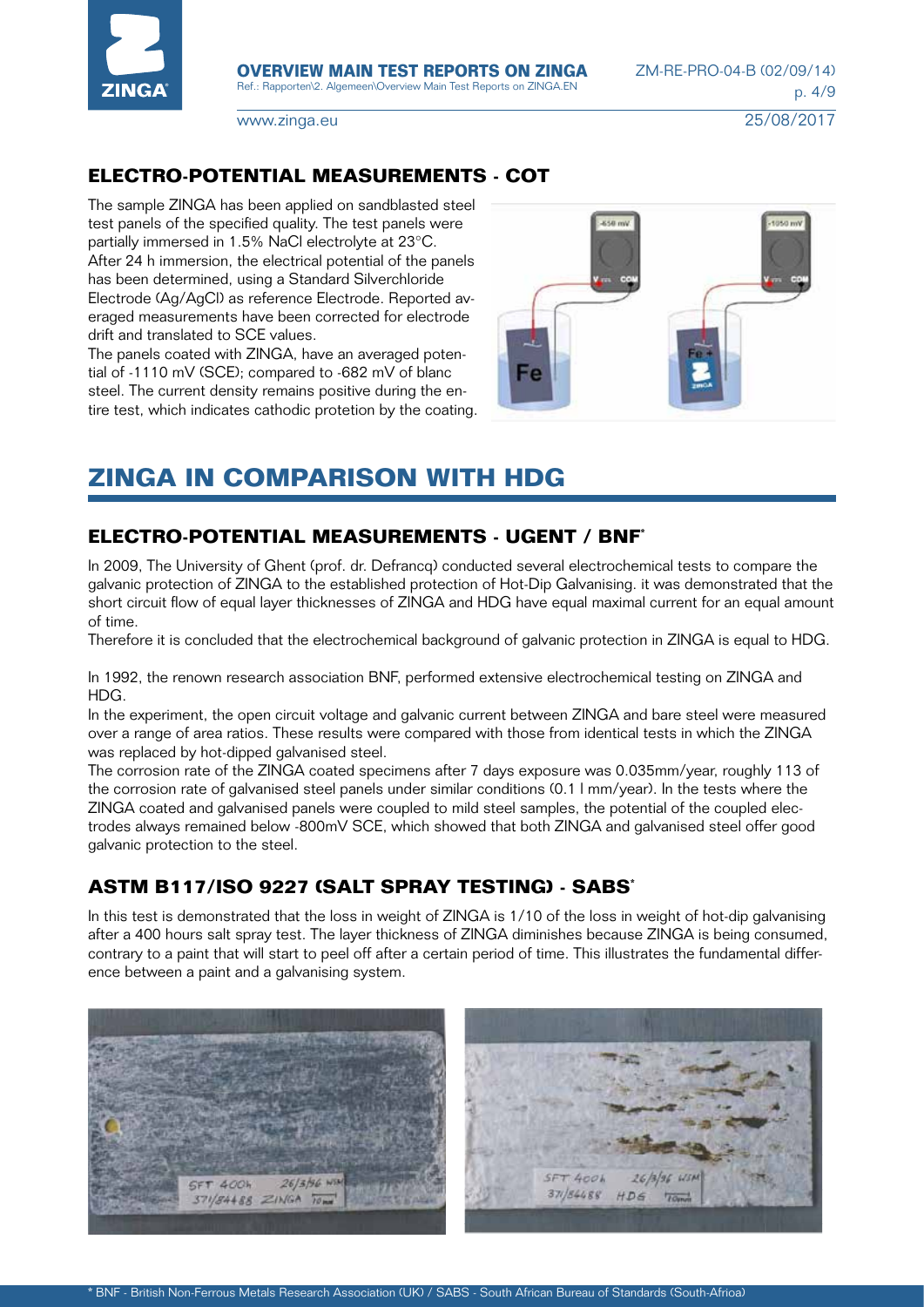

### **FIELD TEST - SERVICE MARITIME DE LA VENDÉE**



Two buoys (one treated with ZINGA, the other one hot-dip galvanised) have floated in the Atlantic

Ocean for four years. After those four years, the buoy treated with ZINGA showed no trace of rust while the hot-dip galvanised buoy was severely corroded in several places.

Left: Buoy treated with ZINGA + topcoat

Right: Buoy treated with HDG + topcoat



## **ZINGA ON REBARS**

## **ASTM B117 / ISO 9227 (SALT SPRAY TESTING) - SAI / JU / AUPTT\***

Steel Authority of India (2006):

A comparison was made between uncoated steel rebars, fusion bonded epoxy coated rebars (FBEC), hot-dip galvanised rebars (HDG) and zinganised rebars (ZINGA). The corrosion rate per year was measured after immersion and salt spray. This test demonstrated several advantages of ZINGA: the greater degree of galvanic protection, the lower sacrificial zinc consumption due to the dispersion of zinc dust in the binder and the additional barrier protection created by the binder. ZINGA > FBEC > HDG > Uncoated

#### Jadavpur University (2006):

A comparison was made between uncoated steel (Mild steel and Stainless steel) rebars, fusion bonded epoxy coated rebars (FBEC), hot-dip galvanised rebars (HDG) and zinganised rebars (ZINGA). The salt spray test pointed out that the zinganised rebars have a corrosion resistance that is about 2 times higher than that of hotdip galvanised rebars. ZINGA is also least susceptible for stress corrosion cracking. in NACE solution: ZINGA > HDG > FBEC > Stainless steel > Mild steel

Amirkabir University Poly Technic Tehran (2008):

The zinganised rebars passed the 500 hours salt spray test without formation of rust, peeling or blistering, not even in places where the coating was mechanically damaged. The rebars that were not zinganised were heavily corroded.



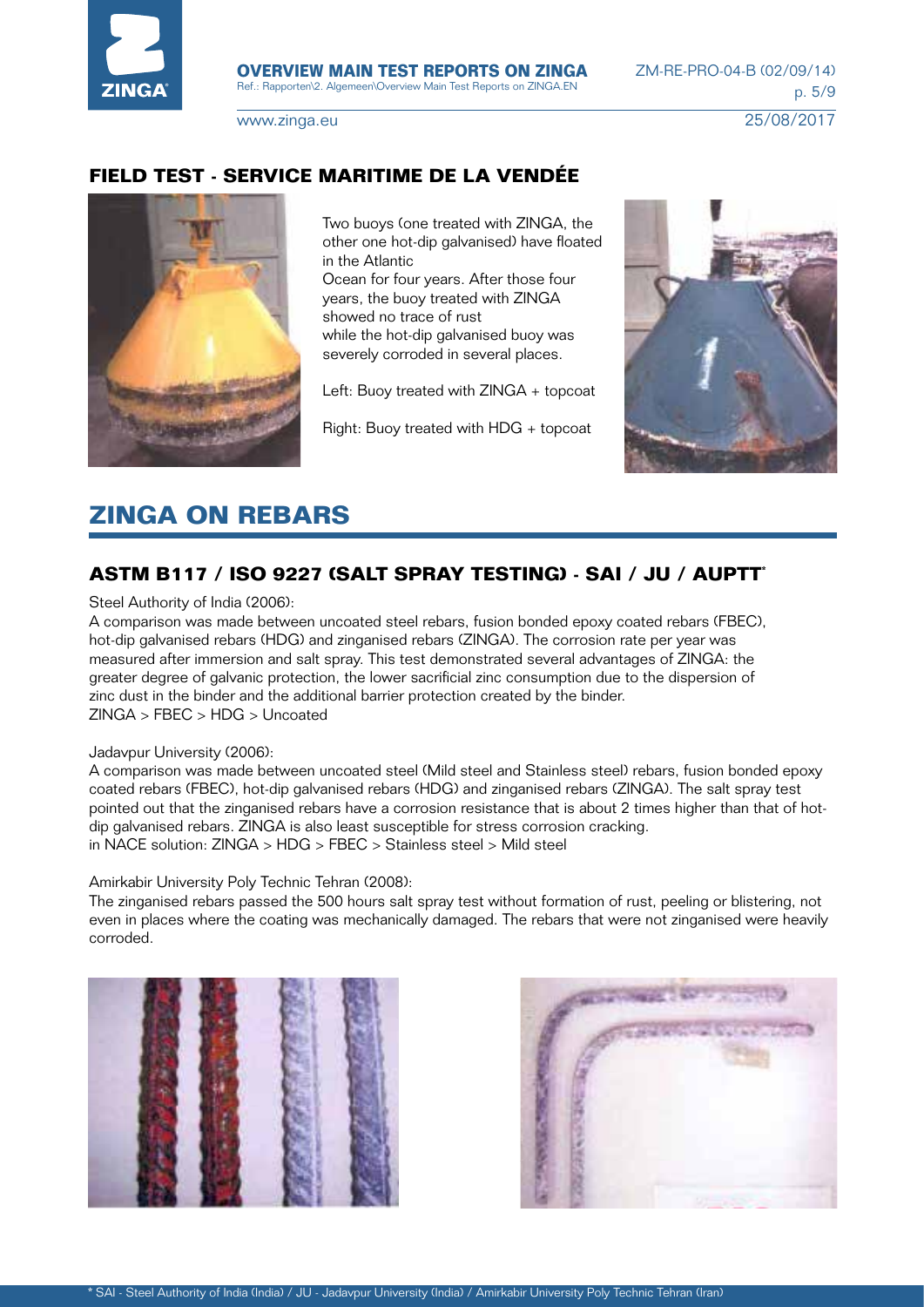

## **ISO 1519 (BEND TEST) - COT**

ISO 1519: Paints and varnishes -- Bend test (cylindrical mandrel)

ZINGA has been applied at a layer thickness of 60 µm DFT on test panels and bent by a mandrel tester at 23°C and 50% RV. The diameter of the mandrels are 32 mm, 25 mm, 20 mm, 16 mm, 13 mm, 12 mm, 10 mm, 8 mm, 6 mm, 5 mm, 4 mm, 3 mm and 2 mm.

Immediately after bending, the coating has been examined under good illumination with normal corrected vision.

ZINGA showed no cracks when bending on a cylindrical mandrel with a diameter of 12 mm.

## **RILEM / CEB / FIP RC6 (PULL OUT TEST) - UGENT**

RILEM/CEM/FIP Recommendation RC6-1978: Technical Recommendations for the Testing and Use of Construction Materials: Bond test reinforcing steel - 2. Pull-out test

Three rebars with enhanced adhercnce  $L = 1000$  mm;  $\alpha = 18$  mm were tested.

- One rebar is embedded in concrete in the uncoated condition.
- Two rebars were first coated with a ZINGA coating of 25 µm over a length of 500 mm and subsequenty. after 72 hours of drying time, embedded in concrete.

The rebars were embedded in the center of concrete cubes and a plastic tube is slipped over the rebar in such a way that only 90 mm of the rebar is in contact with the concrete. After 28 days cure, the pull-out test was performed.

An average adhesion force for ZINGA on rebars of 17.03 N/mm was found. This was comparable to the uncoated rebars (18.90 N/mm).

It was concluded by Prof. Dr. Eng. Defrancq that the adhesion to concrete of rebars coated with ZINGA is not advesely affected compared to the adhesion of non coated rebars.

## **CLEAVE ADHESION TEST - B-HOLDING\***

A custom test was designed to test the adhesion of (zinganised) rebars to the concrete. A rebar coated with ZINGA, an untreated and a sandblasted rebar were imbedded in concrete. The rebars were aged using SO<sub>2</sub> (Kesternich).

The concrete was cleaved, in order to set free the steel reinforcement.

#### Conclusion:

It is clearly more difficult to cleave the rebar bloc containing the steel rod protected with ZINGA. The adherence of the concrete to the Zinganised rod is better. The actual cleavage happens in the concrete (in contrast to the other two rebars, which cleaved neatly between steel and concrete), which indicates a strong adherence.





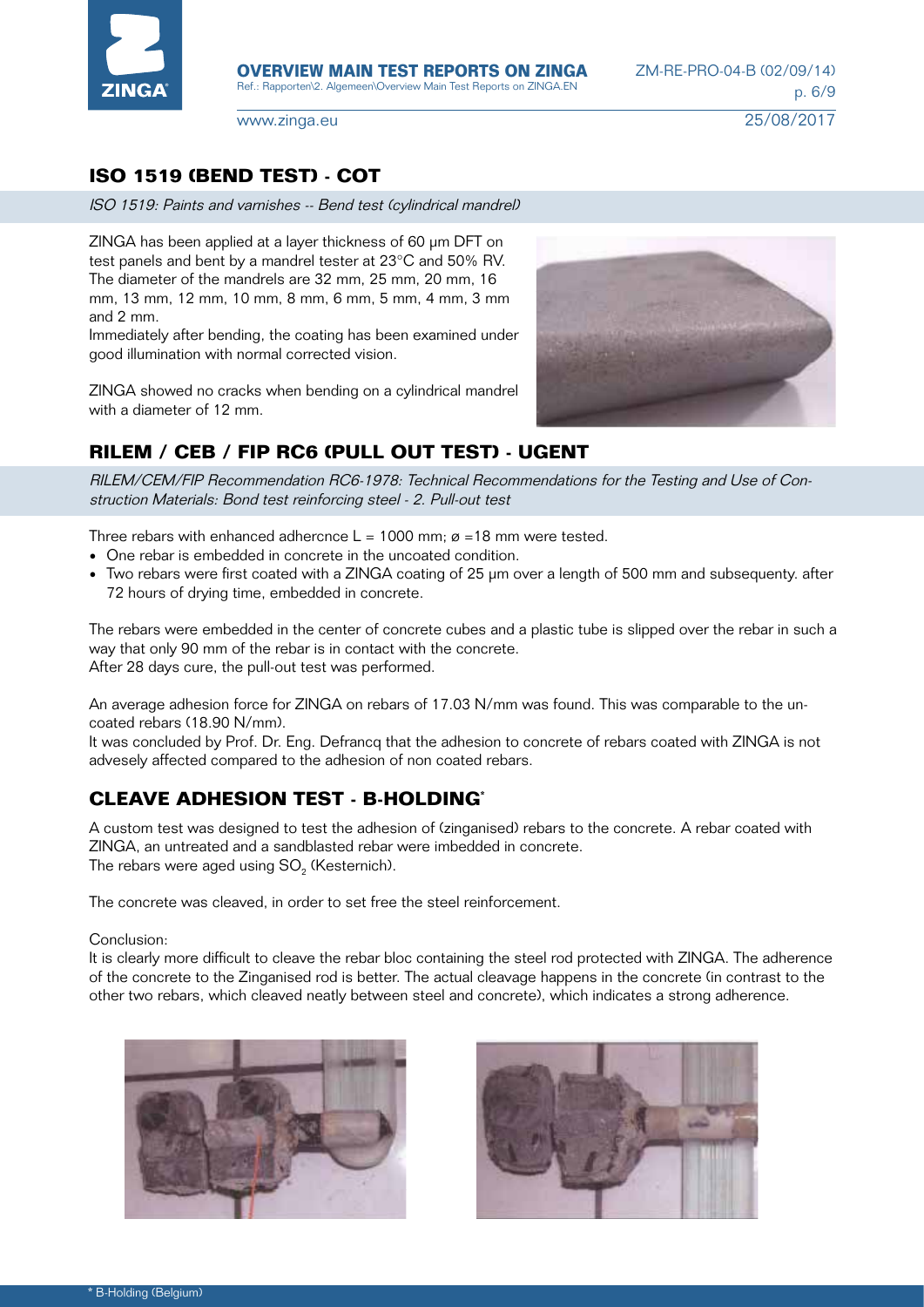

## **(NON) TOXICITY OF ZINGA**

### **AS/NZS 4020 (CONTACT WITH DRINKING WATER TEST) - AWQC\***

AS/NZS 4020 (2005): Testing of products for use in contact with drinking water

ZINGA was put through extensive testing by the Australian Water Quality Centre. The water in contact with ZINGA was tested on taste (1000 mm²/L) and appearance (15000 mm²/L), on growth of aquatic micro-organisms (6300 mm²/L), cytotoxic and mutagenic activity (15000 mm²/L) and an analysis of a metal extraction (15000 mm²/L) was performed.

The results demonstrate compliance to AS/NZS 4020 for ZINGA.

## **BS 6920 (CONTACT WITH DRINKING WATER TEST) - WRAS\***

BS 6920: Suitability of non-metallic products for use in contact with water intended for human consumption with regard to their effect on the quality of the water.

Even though ZINGA is a metallic coating, it was tested according to the standard BS 6920 to determine whether or not the quality of potable water is affected when it is in contact with a ZINGA layer.

The water was analysed on taste, appearance, growth of micro organisms, extraction of harmful substances and extraction of metals. The obtained results complied with the requirements and ZINGA was found suitable for contact with potable water.

Since its review in 2008, ZINGA could no longer be tested according this standard excluding al metallic coatings.

## **ZINGA RELIQUIFICATION**

## **MICROSCOPIC ANALYSIS - UGENT**

A custom test was designed to demonstrate that a newly applied ZINGA layer makes the former layer liquid again so that both layers blend together to one single homogeneous layer. The new layer recharges the old one.

A thin copper film layer was applied on top of ZINGA and photographed. Afterwards, a second layer of ZINGA was applied an the layer was photographed again. The same procedure was repeated with a zinc rich coating.

The first picture shows dispersion of the copper layer through the blended ZINGA layer, while the second depicts two separated layers with the copper layer in between.

The ZINGA film galvanising system is very easy to maintain and to recharge: there is no need for gritblasting, contrary to the surface preparation that is required when a traditional paint has been used.



Copper particles on top of ZINGA Copper particles blend in two



layers of ZINGA



Copper particles in between the two layers of epoxy paint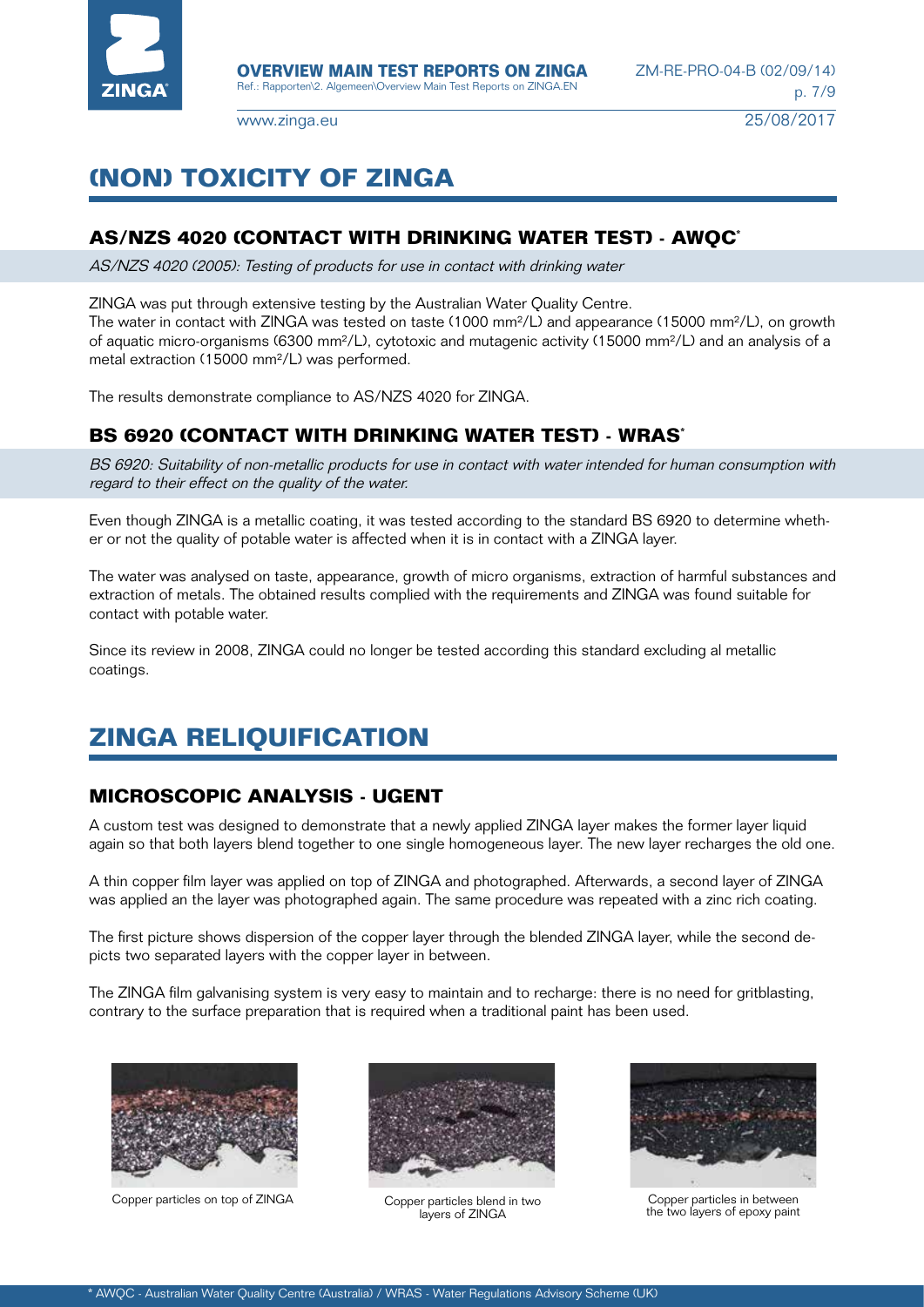

## **MACROSCOPIC ANALYSIS - STANGERS**

Dried "caked" ZINGA was reliquidised using new ZINGA on different plates, brushes and different times of drying.

It was found that "ZINGA is easy to apply by brush and resoftens caked ZINGA or dry ZINGA films as claimed by the manufacturer. This property enables ZINGA to be built up into thick composite layers avoiding the discrete films achieved with conventional coatings."

End conclusion: "It is evident that the product has special properties which place it, as far as we know, into a unique category."

## **SURFACE SPREAD OF FLAMES OF ZINGA**

## **EN 13501-1 (FIRE TEST) - EFECTIS**

EN 13501-1 (2007) + A1 (2009): Fire classification of construction products and building elements - Part 1: Classification using data from reaction to fire tests

Determination of the ignitability properties of the product, by direct small flame impingement according to EN ISO 11925-2:2010, with the objective to obtain the reaction to fire classification according to EN 13501-1:2007+A1:2009.

Determination of the reaction to fire properties of the product, when exposed to the termal attack by a single burning item according to EN 13823:201, with the objective to obtain the reaction to fire classification according to EN 13501-1:2007+A1:2009.

A total of twelve single ignitability tests were carried out according to EN ISO 11925-2.

A total of three single burning item tests were carried out according to EN 13823.

ZINGA 2 x 90 µm DFT Reaction to fire classification: **B - s1, d0**



## **BS 476-6 (FIRE TEST) - SGS YARSLEY TECHNICAL SERVICES**

BS 476-6: Fire Tests on Building materials and structures – Method of test for fire propagation for products

This Part of BS 476 specifies a method of test, the result being expressed as a fire propagation index, that provides a comparative measure of the contribution to the growth of fire made by an essentially flat material, composite or assembly. It is primarily intended for the assessment of the performance of internal wall and ceiling linings.

The results of the test according to the BS 476: part 6 show that ZINGA has a class 0 surface. ZINGA did not ignite during exposure to heating.